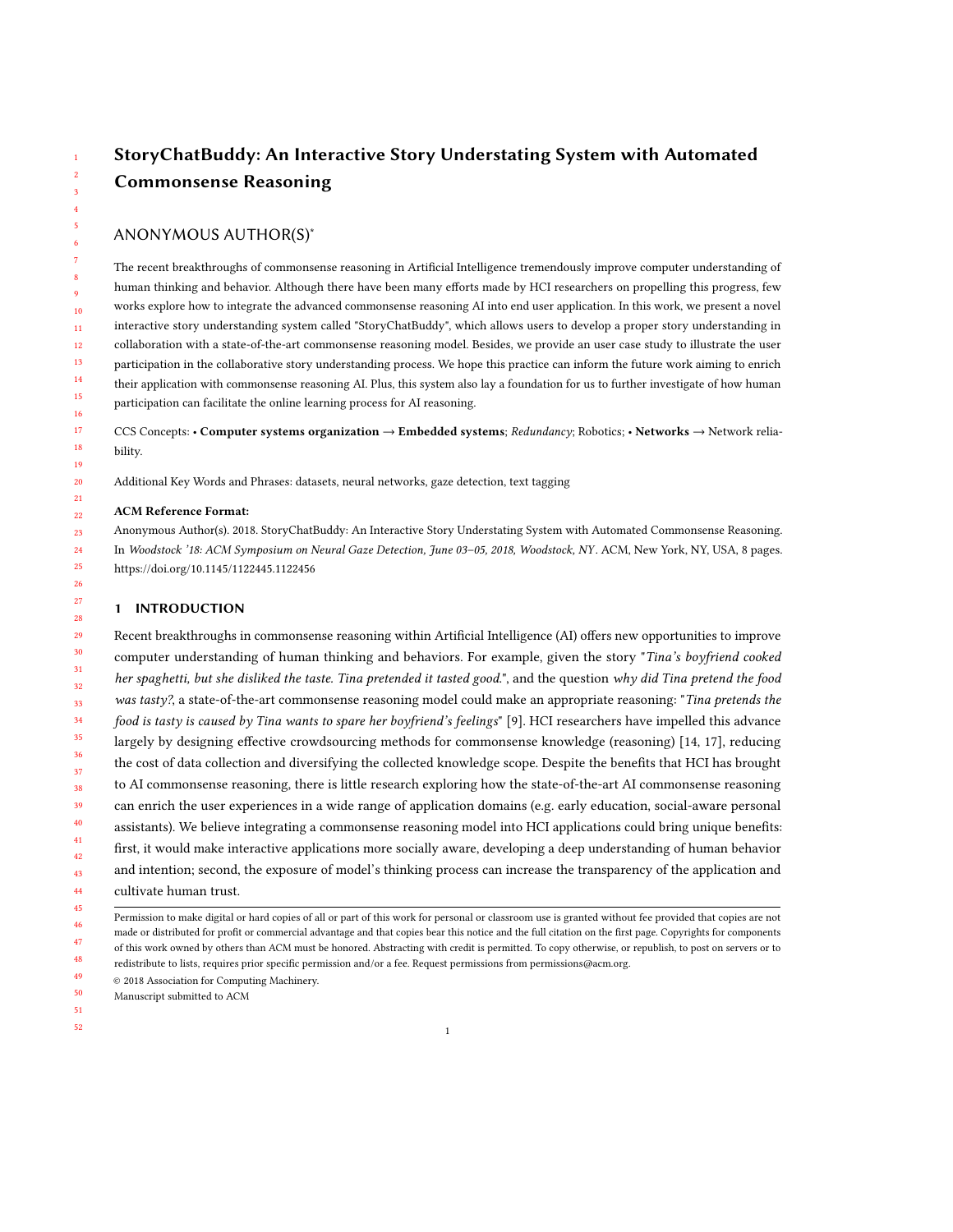53 54 55 56 57 58 59 60 61 62 63 64 65 66 67 One particular domain that may benefit from AI commonsense reasoning is education technologies for socioemotional skill development. When children listen to stories, they are naturally exposed to rich social situations. This experience will help them gradually obtain socio-emotional skills that allow them to identify a character's behavior as being linked to its mental states such as belief, goals and emotion, especially when children engage in meaningful discussion with others such as parents and peers. Inspired by early childhood story reading, we developed an initial prototype of an interactive commonsense-aware story understanding system called StoryChatBuddy. It utilizes the state-of-the-art AI commonsense reasoning engine [\[9\]](#page-7-1) to explain underlying human needs involved in simple story plots, and the commonsense reasoning process behind through dialog-like interaction with lay users without a background in AI. The initial prototype serves two main purposes: first, it illustrates a meaningful use case of integrating AI commonsense reasoning with HCI applications. Second, acknowledging the space for improvement of human-level rationality with state-of-the-art AI commonsense reasoning, the prototype will lay the foundation for us to investigate how human participation can facilitate the online learning process for AI reasoning.

In this paper, we first introduce the design and development of StoryChatBuddy. We then provide a use case of the interactive story understanding experience supported by StoryChatBuddy. Finally, we discuss our future work.

## 2 DESIGN AND IMPLEMENTATION OF STORYCHATBUDDY

StoryChatBuddy aims to combine an intelligent agent and a human user's reasoning ability by establishing a human-AI team that collaboratively develops context-appropriate social commonsense reasoning within the setting of story understanding. StoryChatBuddy is designed as a web-based intelligent agent that: (1) reads a simple story with a human user; (2) answers users' questions to explain human needs involved in the narrative and what aspects of the commonsense knowledge are used for in the inference; (3) engage the user in a discussion about the social commonsense reasoning. During the discussion, StoryChatBuddy will assist users in assessing therationality of the agent's reasoning and collect human feedback to be used for improving to the agent. This collaborative process ends when users are satisfied with the modified reasoning. The remainder of this section will introduce the story source, reasoning engine, and interface design in detail.

#### 2.1 Story source

87 88 89 90 91 92 93 94 We chose RocStories dataset [\[8\]](#page-7-4) as our story source. The RocStories dataset is a collection of five-sentence stories that captures a rich set of stereotypical causal and temporal commonsense relations between daily activities. To fully understand a story's narrative, readers must identify relevant commonsense knowledge from the narrative and develop appropriate reasoning using it. In particular, we utilize a modified version of the RocStories dataset [\[13\]](#page-7-5) that annotates the motivation (i.e., human need) and emotion of stories' characters on a sentence-level. With this dataset, we ask both parties to answer questions in the form of: "What underlying human need motivates XXX to do XXX?", the answer should be one of the human needs categories.

95 96 97

# 2.2 AI Commonsense Reasoning Engine

98 99 100 101 102 103 104 We use a state-of-the-art commonsense reasoning model called GLUCOSE [\[9\]](#page-7-1) as the reasoning backbone of StoryChat-Buddy. GLUCOSE fine-tuned the GPT-2 [\[11\]](#page-7-6) with the collected commonsense knowledge that RocStories contains. Given an event about story, this model is able to make ten types of commonsense inference, such as "event directly causes  $X$ ", "emotion or human drives that motivate  $X$ ", etc. Specifically, we use the one-sided generation version of GLUCOSE, which is able to generate conclusion based on premise (story event) and inference type. For example, given the event 2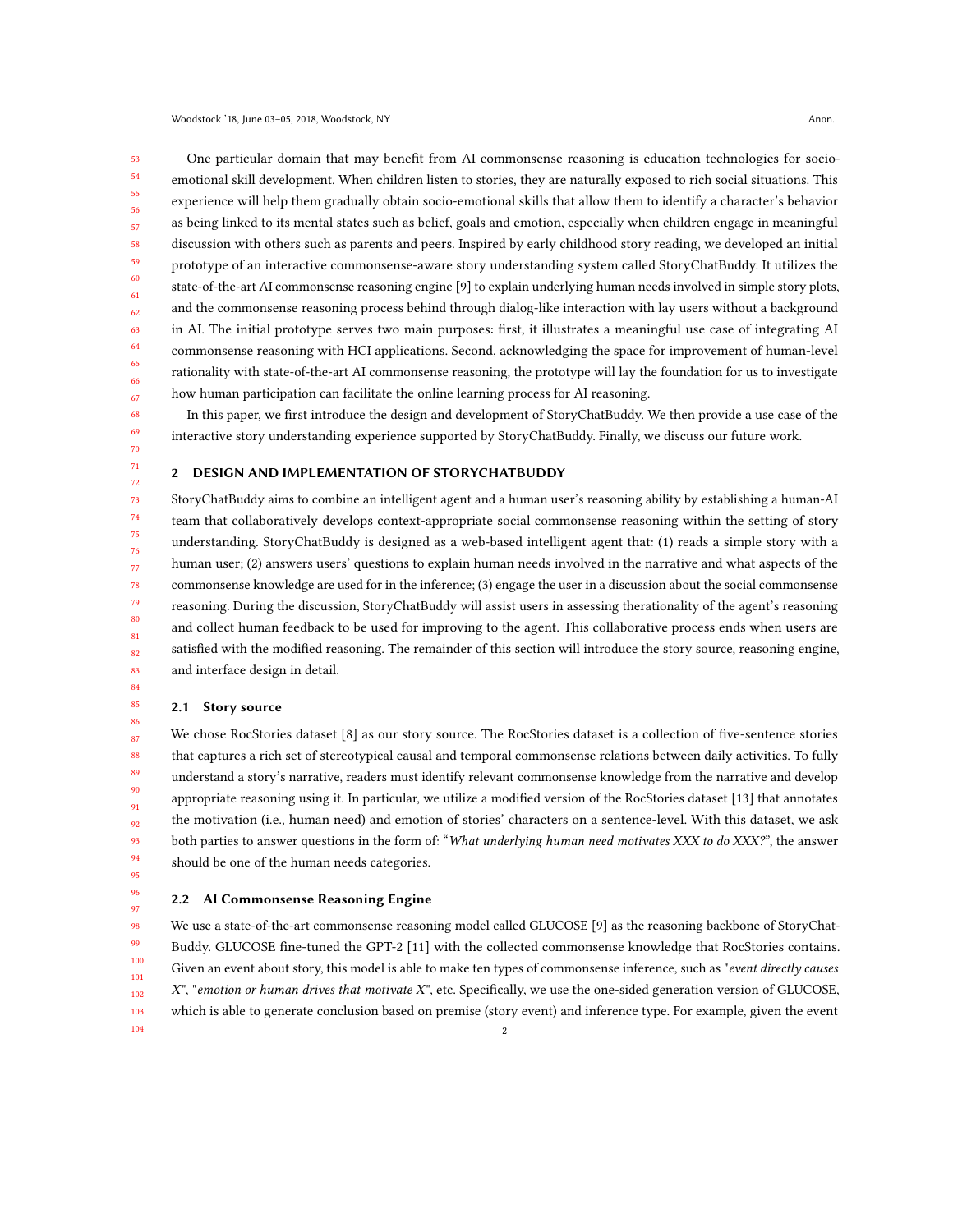"Karen made a pan of lasagna" and inference type "An event that X Causes/Enables", the model can output "Karen made lasagna Causes/Enables Karen ate lasagna" (Figure [1\)](#page-2-0). By default, GLUCOSE can only provide single-step inferences. To generate more sophisticated commonsense reasoning, StoryChatBuddy extends the default single-step inference into multi-step commonsense reasoning. To achieve so, for each sample story, we heuristically provide the model with inference type at each step, and treat the output of model at each step as the new input event in the next inference. This iterative process will end until one of the target human needs is reached.

<span id="page-2-0"></span>

Fig. 1. An example of GLUCOSE inference, given event "Karen made Lasagna" and inference type "Event X causes/enables", GLUCOSE model concludes "Karen ate Lasagna"

#### 2.3 Interface and Interaction Design

At the beginning, users are asked to choose a story from the story set. Once the user chooses a specific story, they are told to read this story together with the intelligent agent and think of the question about character's motivation. After finishing the reading, they could click the button "Please show me AI's reasoning". The system will present the reasoning engine's inferred answer as well as a corresponding commonsense reasoning path (Figure [2\)](#page-3-0). This multi-step reasoning was presented in a semi-structured format consisting of a series of card elements, each representing a single reasoning step. The rationale of using argument card representation is that since each reasoning step can be seen as an argument, the argument structure can be explicitly visualized in this format; Plus, user can easily click the problematic components to fix. Each card element contains three fields of natural language sentence displaying the premise, conclusion and type of the reasoning step. The conclusion of the last reasoning step was the motivation of the story character that AI derived. Each subsequent reasoning step used the premise of the previous one as its conclusion.

With the presented reasoning, users were asked to fix the inappropriate steps that AI made. Users began the fault identification by clicking the checkbox of problematic cards (or card components). Once users made a selection, they would be asked to assess the quality of selected part from multiple dimensions, each dimension corresponded to a 5-Likert scale (Figure [3\)](#page-4-0). These dimensions were designed to scaffold users' think process by reminding them of aspects of sound and convincing reasoning. An explanation of the dimension could be viewed, as a modal, by clicking the dimension label.

 Based on users' evaluation, the system would show users multiple options of resolving the quality issue of the selected element. Three main options are "request AI to make alternative reasoning", "request AI to make a different type of inference" and "direct modification". The first option was for the situation when both the premise and inference type made sense but the conclusion was irrational. It would evoke the GLUCOSE model to make other attempts with the same premise and inference type, users could then decide if any of alternative reasoning looked reasonable to them. The second option could be selected if users thought the premise made sense but inference type was improper at this step. The GLUCOSE model would generate a reasoning with the old premise and new inference type, user could decide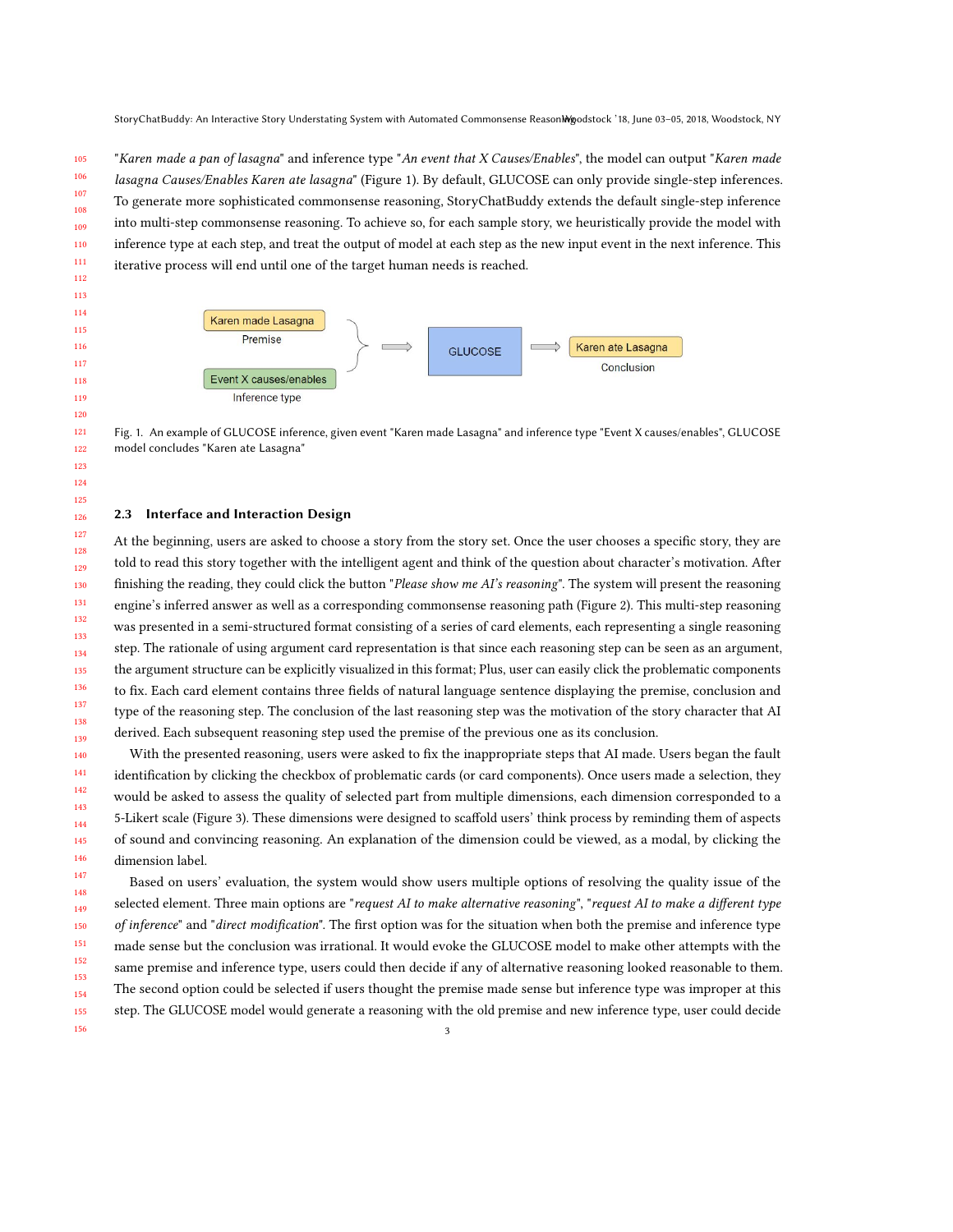## <span id="page-3-0"></span>Woodstock '18, June 03–05, 2018, Woodstock, NY Anon.

|          |                                                                 |        |                                                                | Welcome Progress |
|----------|-----------------------------------------------------------------|--------|----------------------------------------------------------------|------------------|
|          |                                                                 |        |                                                                |                  |
|          | <b>Gina's Bracelet</b>                                          |        |                                                                |                  |
|          |                                                                 |        |                                                                |                  |
|          | Everyone got a bracelet except Gina.                            |        |                                                                |                  |
|          | The next day her friend May brought one for Gina.               |        |                                                                |                  |
|          | It was clearly made with the leftover threads.                  |        |                                                                |                  |
|          | It was ugly orange and green.                                   |        |                                                                |                  |
|          | But Gina pretended to be grateful.                              |        |                                                                |                  |
|          |                                                                 |        |                                                                |                  |
|          | Question: What human needs made Gina to pretend to be grateful? |        |                                                                |                  |
|          |                                                                 |        |                                                                |                  |
|          | <b>Reasoning Step 1</b>                                         | $\Box$ |                                                                |                  |
|          |                                                                 | $\Box$ | <b>Selection</b>                                               |                  |
| Premise: |                                                                 |        | Please select up to two components that you found problematic. |                  |
|          | Gina feels grateful                                             |        |                                                                |                  |
|          | Inference Type:                                                 | $\Box$ |                                                                |                  |
|          | <b>Event X causes</b>                                           |        |                                                                |                  |
|          |                                                                 |        |                                                                |                  |
|          | Conclusion:                                                     | $\Box$ |                                                                |                  |
|          | Gina finds the bracelet she needs                               |        |                                                                |                  |
|          |                                                                 |        |                                                                |                  |
|          | <b>Reasoning Step 2</b>                                         | $\Box$ |                                                                |                  |
| Premise: |                                                                 | $\Box$ |                                                                |                  |
|          | Gina finds the bracelet she needs                               |        |                                                                |                  |
|          |                                                                 |        |                                                                |                  |
|          | Inference Type:                                                 | $\Box$ |                                                                |                  |
|          | Event X motivated by                                            |        |                                                                |                  |
|          | Conclusion:                                                     | $\Box$ |                                                                |                  |
|          | Gina wants friendship                                           |        |                                                                |                  |
|          |                                                                 |        |                                                                |                  |

 When user finished the fault resolution for a reasoning step, they would be asked to collaborate with AI to produce the intermediate reasoning from this step to a subsequent step of AI's reasoning that users thought reasonable (as shown in user case study). If no such step existed, users needed to demonstrate how the correct answer could be inferred from the resolved step.

The whole interaction process ended when there was no reasoning step labelled as problematic anymore. Users would be asked to submit the final reasoning after confirmation.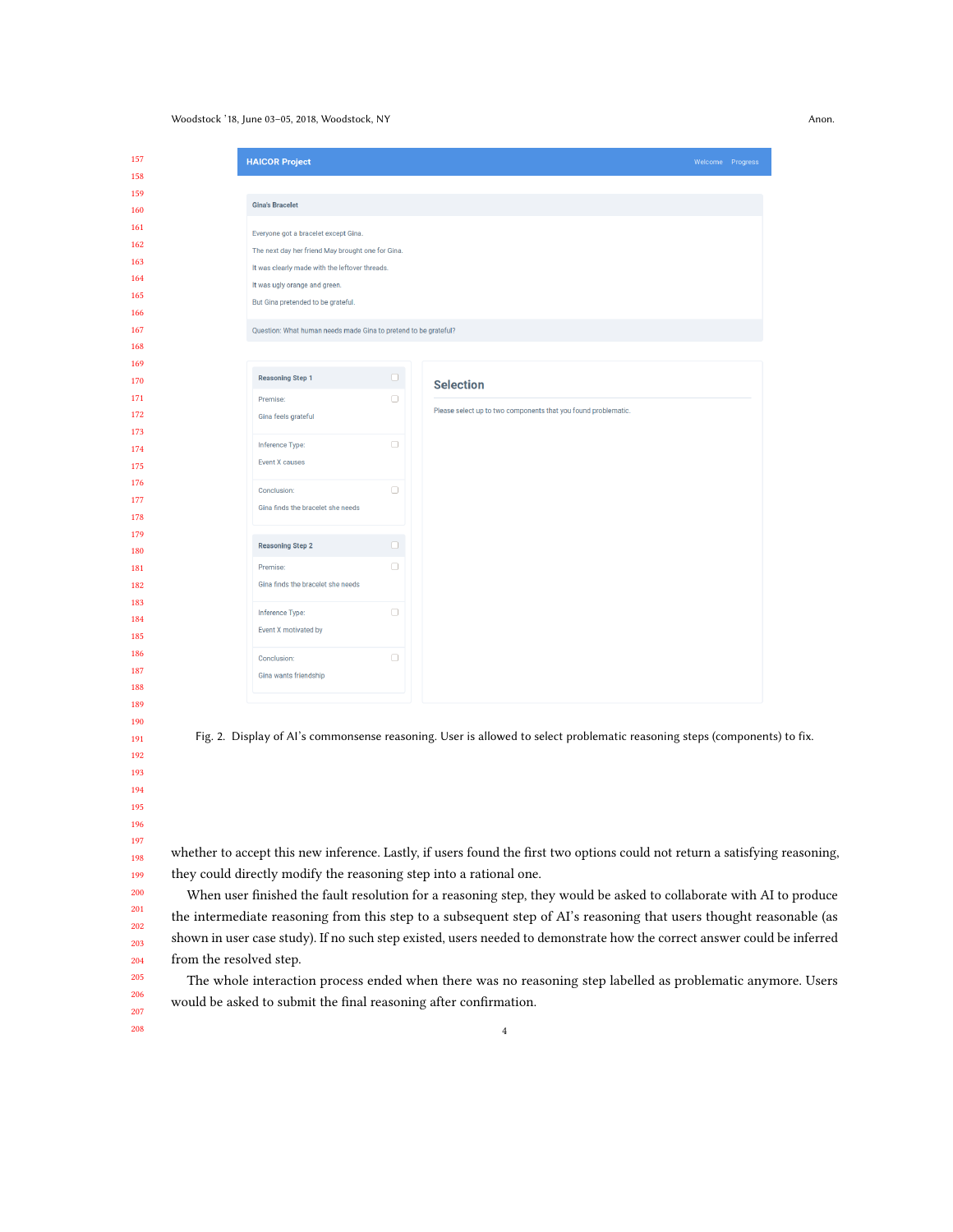<span id="page-4-0"></span>StoryChatBuddy: An Interactive Story Understating System with Automated Commonsense ReasonMgodstock '18, June 03-05, 2018, Woodstock, NY

| 209 |                             |                       |                                                                                                   |                                           |  |  |
|-----|-----------------------------|-----------------------|---------------------------------------------------------------------------------------------------|-------------------------------------------|--|--|
| 210 | Reasoning step 1            | $\Box$                | <b>Fault Identification</b>                                                                       |                                           |  |  |
| 211 |                             |                       |                                                                                                   |                                           |  |  |
| 212 | Premise:                    | $\Box$                |                                                                                                   |                                           |  |  |
| 213 | Gina feels grateful         |                       | Please evaluate the selected components on the following aspects (click for<br>more information). |                                           |  |  |
| 214 |                             |                       |                                                                                                   |                                           |  |  |
| 215 | Inference types:            | $\Box$                | Truth                                                                                             | The conclusion is not true                |  |  |
| 216 | Event X causes              |                       |                                                                                                   |                                           |  |  |
| 217 |                             |                       | Relevance to                                                                                      | The conclusion is not relevant to context |  |  |
| 218 |                             |                       | context                                                                                           |                                           |  |  |
| 219 | Conclusion:                 | $\blacktriangleright$ |                                                                                                   |                                           |  |  |
| 220 | Gina finds the bracelet she |                       | Triviality                                                                                        | The conclusion is trivial                 |  |  |
| 221 | needs                       |                       |                                                                                                   |                                           |  |  |
| 222 |                             |                       |                                                                                                   | Continue                                  |  |  |
| 223 | Reasoning step 2            | $\Box$                |                                                                                                   |                                           |  |  |
| 224 |                             |                       |                                                                                                   |                                           |  |  |

Fig. 3. User interface of evaluating issues of problematic step from multiple dimensions

#### 3 USER CASE STUDY

We provide a user case of demonstrating how users can collaborate with AI on developing appropriate story understanding with our system. At first, the user chose a story titled "Gina's bracelet": "Everyone got a bracelet except Gina. The next day her friend May brought one for Gina. It was clearly made with the leftover threads. It was ugly orange and green, but Gina pretended to be grateful.". Both user and AI were asked to answer the question: "What human needs does drive Gina to pretend to be grateful?". Given this question, intelligent agent presented his commonsense reasoning: "Gina pretends to be grateful enables Gina finds the bracelet she needs. Gina finds the bracelet she needs is motivated by Gina wants friendship. Gina wants friendship because Gina wants social contact (social contact is one of the candidate answers)". The AI's reasoning will be represented as a sequence of argument cards as shown in Figure [2.](#page-3-0)

 User perceived the first step of the reasoning didn't sound reasonable, he clicked the checkbox of the corresponding card and selected a scale for each dimension. Afterwards, user was prompted to do fault resolution. The user decided to choose the second option "request AI to make a different type of inference" and provided AI with a new inference type "Event X is caused by". Agents returned three candidate inferences: "Gina pretend to be grateful is caused by: (1) May showed her how to make a Jim acorn pie; (2) May brought Gina the sweater; (3) May makes a shirt with Gina's hair". User found none of them makes sense, therefore, he chose to directly provide a right inference by altering the conclusion to "May bought Gina a bracelet". After that, system asked user "Does any of the remaining reasoning steps look reasonable and should be kept?". User labeled the step "Gina wants friendship because Gina wants social contact." as reasonable. Then AI system asked user "Could you guide me to reach 'Gina wants friendship' from 'May bought Gina a bracelet'?". The user prompted AI with the inference type of next step, and asked: "What does cause 'May bought Gina a bracelet'?". AI returned three candidate answers: "May bought Gina a bracelet is caused by: (1) May buy out Gina a bracelet; (2) May liked Gina; (2) May wants to buy Gina a gift". User thought the second answer made sense, thus he kept asking: "What does May liked Gina cause?". AI answered: "May liked Gina causes: (1) Gina want a new bracelet for Christmas; (2) Gina wants to steal back Gina's bracelet; (3) Gina wants the bracelet as badly as May does.". Since user found none of them sound reasonable, he provided a proper inference: "May liked Gina causes Gina wants to keep friendship with May", which reached the premise of the desriable reasoning step "Gina wants friendship because Gina wants social contact".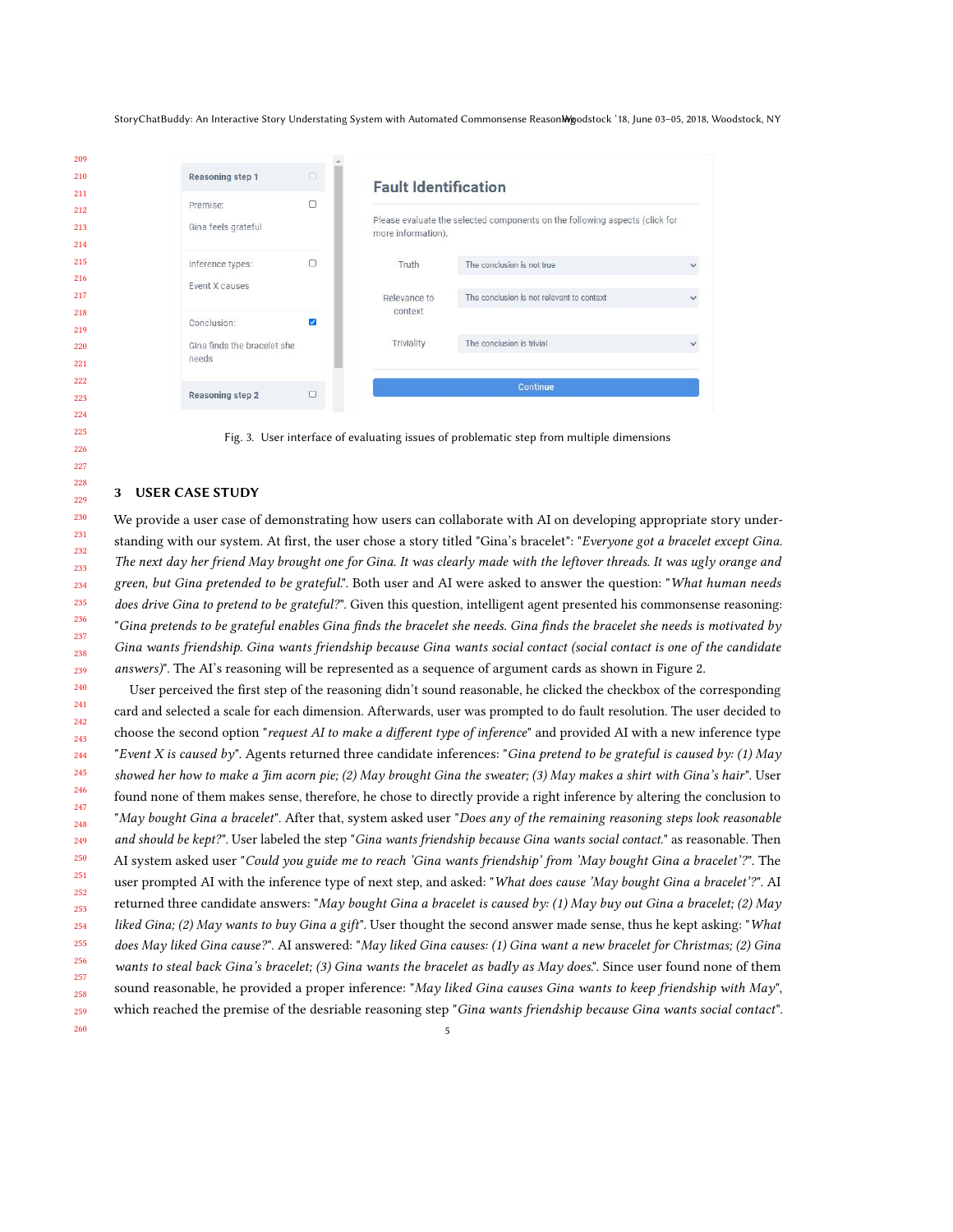261 262 263 264 Therefore, the resulting reasoning after collaboration was "Gina pretends to be grateful is caused by May bought Gina a bracelet. May bought Gina a bracelet is caused by May liked Gina. May liked Gina causes Gina wants to keep friendship with May. Gina wants to keep friendship with May is caused by Gina wants social contact".

# 4 FUTURE WORK

265 266 267

268 269 270 271 272 273 274 275 276 277 278 279 280 281 282 283 Although our current interactive story understanding system is designed to accommodate all categories of user, our chief long-term trajectory is to focus on children with learning disabilities - namely autism. The motivating idea is to allow a child user to gradually improve their understanding of proper social conduct as interacting with the intelligent agent. Because motivation to complete activities may vary between adults and children, we propose a system reconstruction called gamifying. The process of gamification facilitates user-agent interaction in the form of a video game or digital puzzle to implicitly clue users to solutions. One of our design concepts is an exploratory text-based adventure game which allows users to navigate simplistic social interactions. Users will be guided through hypothetical scenarios by an intelligent interface towards appropriate communicative behaviors requiring social commonsense. It will encourage users to choose their avatar's behavior, and the interactive agent(s) will respond according to its level of social acceptability. With the long-term plan of tailoring to those with learning disabilities, our future user study will be conducted with children who fit that criteria between the ages of 9 to 14. Initially, we plan to use our current system to test on adults and gauge its efficacy, then pivot our efforts. Part of this process involves the interdisciplinary study of human behavior analysis, child developmental disorders, and child education.

Besides, we also plan to design a domain-independent interaction framework to facilitate lay users to understand, analyze, and correct the underlying flawed commonsense reasoning of AI-infused applications, which could guide the design of the advanced story understanding system described above. We expect that as users contribute their alterations to the model-generated inferences, the system could collect the user-improved reasoning as a dataset. This dataset can be used to improve the capacity of the commonsense reasoning model.

We aim to submit these planned works to UIST 2021.

# 5 RELATED WORK

### 5.1 Commonsense knowledge and reasoning in AI

297 298 299 300 301 302 303 304 305 306 307 308 309 310 311 Commonsense knowledge is considered the 'dark matter' of the field of AI inasmuch as it is vitally important to a variety of AI tasks, but challenging to track due to its subtlety and volume [\[3\]](#page-7-7). Additionally, relative to symbolic logical representations commonsense knowledge is difficult to manipulate due to its broad coverage and contextually implicit nature. To overcome these fundamental barriers, recent advances in Machine Learning (ML) allow improved inference capabilities by acquiring commonsense knowledge from structured knowledge bases or unstructured textual corpora [\[1,](#page-7-8) [6,](#page-7-9) [10,](#page-7-10) [18\]](#page-7-11). Despite the increased predictive accuracy on many commonsense-intensive benchmarks, these models tend to improperly justify their answers with irrational commonsense reasoning, exposing flawed cognitive processes and consequently reducing human trust in model reasoning capacity [\[12,](#page-7-12) [15\]](#page-7-13). There are several possible explanations which could account for this. First, these models struggle with contextual relevance and semantic ambiguity of knowledge [\[9\]](#page-7-1). They tend to wrongly draw conclusion depending on improper knowledge of contextual concepts. Second, due to the incomplete nature of existing knowledge bases, the required commonsense knowledge is likely beyond the scope of knowledge sources that AI uses [\[18\]](#page-7-11).

6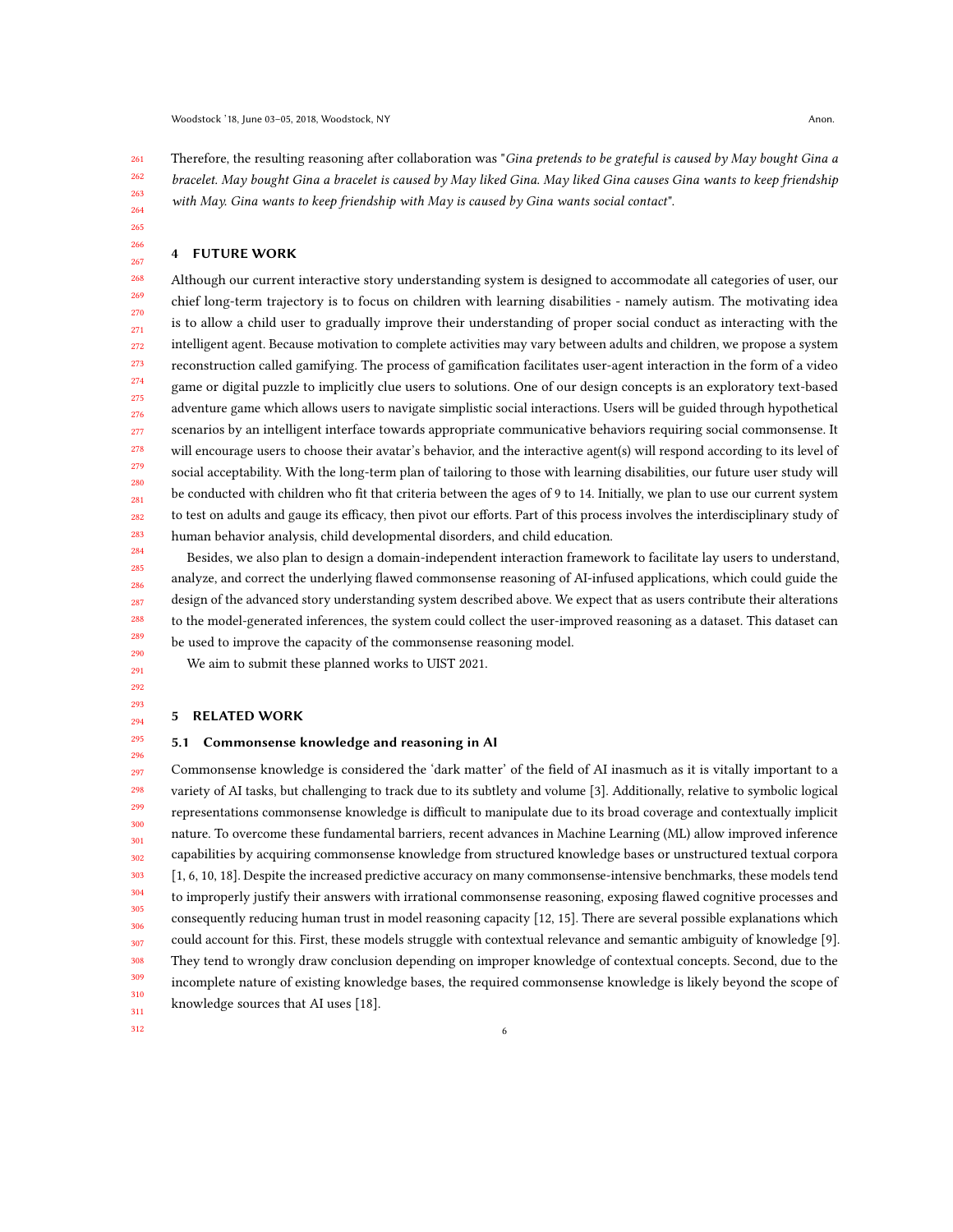StoryChatBuddy: An Interactive Story Understating System with Automated Commonsense ReasonMgodstock '18, June 03-05, 2018, Woodstock, NY

313 314 315 316 317 318 319 320 321 322 323 324 325 326 There have been great efforts made on conferring capacity of generating rational reasoning to AI. The existing methods can be roughly grouped into unsupervised and supervised. At the one end of the spectrum, unsupervised approaches intend to learn an explanation generator that is able to synthesize the existing structured and unstructured evidence given reasoning context, which can alleviate the issues of sparsity and contextualization that a sole knowledge source usually face [\[15,](#page-7-13) [18\]](#page-7-11). The generated explanation will then be used to support model's prediction and serve as explanations for its decision. In contrast, supervised methods leverage the power of crowdsourcing, where researchers collect a dataset of human explanation and learn an explanation module to automatically generate human-like explanation for unseen situations [\[2,](#page-7-14) [12\]](#page-7-12). Prior works find that although the generated explanations can boost the accuracy of prediction module, there is still a large room for improving the rationality of these explanations on the testing dataset [\[12\]](#page-7-12). Besides, human workers have inclination to provide short and unsophisticated explanation for AI to learn, which often neglect the important commonsense knowledge and implicit reasoning flows that AI may need to know.

327 328 329 330 331 332 333 334 335 336 337 In our future work, we want to investigate how to enable users to improve the AI's flawed commonsense reasoning through their everyday use. We expect this approach could bring unique advantages over traditional methods for the following reasons: first, this approach allows users to provide rich feedback to agents, allowing influence over its reasoning process and final prediction. For instance, users can also highlight fallacies, missing knowledge, and the modification process. Diverse methods of feedback could possibly be used to enrich AI's knowledge bases, enable online learning approaches (e.g. imitation learning), and enhance the supervision signals of traditional learning methods. Furthermore, collaboration encourages users to produce more thorough and less biased reasoning compared to reasoning in isolation. Lastly, collecting reasoning feedback through daily use could reduce the cost of data collection and accelerate the update circle of AI models.

#### 339 5.2 Human participation in fixing AI's task failure

340 341 342 343 344 345 346 347 348 349 350 351 352 Prior work has been conducted to enable end users to fix task failures of agents caused by inappropriate understanding or lack of knowledge. For example, SUGILITE [\[4\]](#page-7-15) allows users to demonstrate the procedure of performing everyday tasks through a multi-modal interface when an intelligent agent fail to execute human command correctly; SOVITE [\[5\]](#page-7-16) repairs a task-oriented agent's conversational breakdown by asking users to inspect its understanding of their intent and demonstrate the proper intent through natural language instruction and UI manipulation. In spite of managing to instruct intelligent agents to perform tasks properly, most existing approaches merely focus on supporting human inspection and instruction on AI's procedural knowledge rather than its cognitive reasoning process. To correctly understand human needs, intent or emotion, intelligent agents must perform context-specific commonsense reasoning [\[7,](#page-7-17) [16\]](#page-7-18). This knowledge gap also motivates us to investigate method of facilitating end users to improve flawed commonsense reasoning of AI system.

#### 6 CONCLUSION

338

353 354

364

355 356 357 358 359 360 361 362 363 In this paper, we presented an novel interactive story understanding system based on a state-of-the-art commonsense reasoning model. We provided an user case to illustrate how users can collaborate with AI to develop a proper story understanding using our system. We wish this attempt can promote HCI communities to integrate the advanced commonsense reasoning AI into their interactive applications, which can promisingly enrich user experience and increase the system's transparency. In the future work, we will customize this system for accommodating child users with autism in order to help their social-emotional development. Besides, we will design an interaction framework to allow users improve AI's flawed commonsense reasoning through daily use.